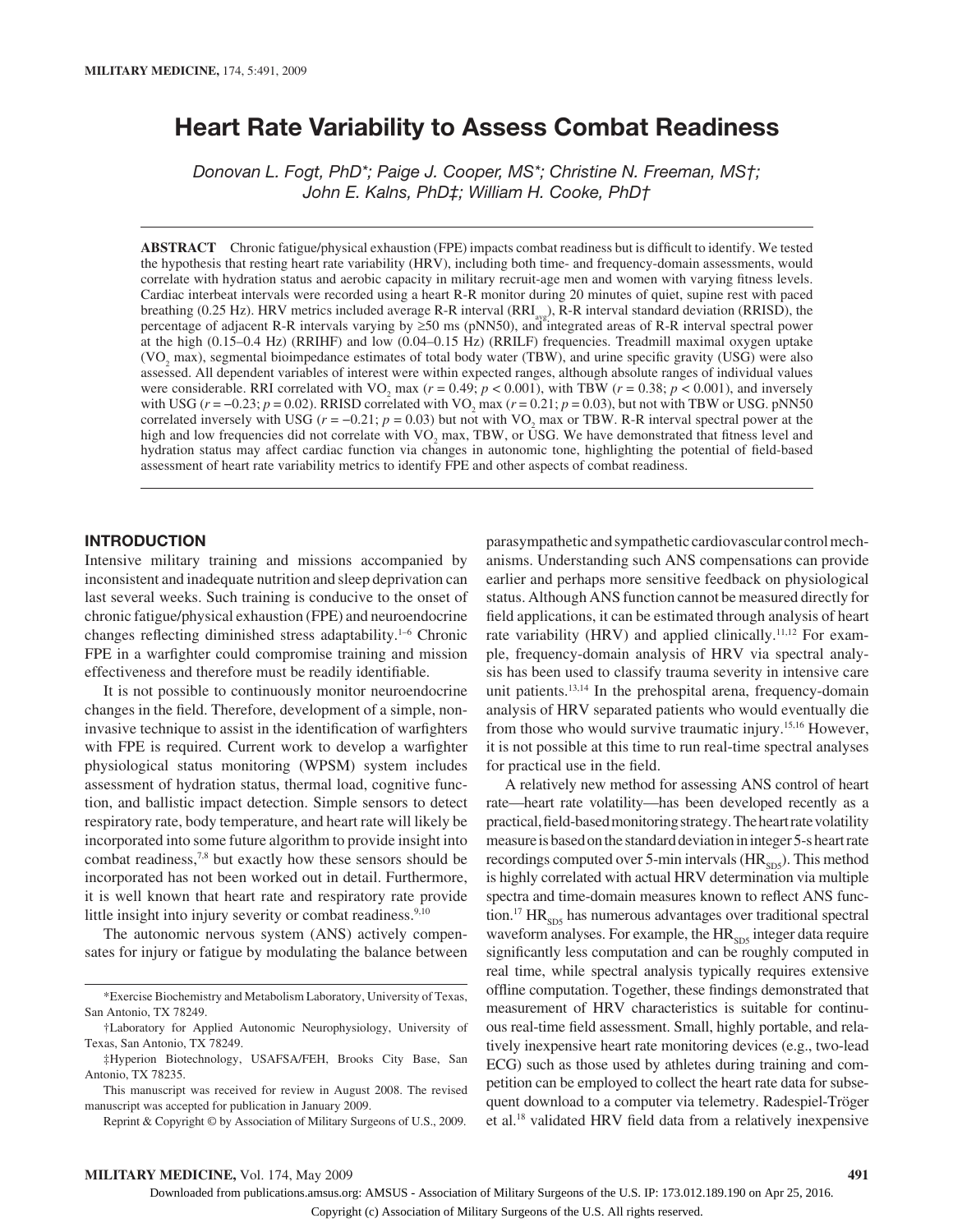exercise heart rate monitor against clinically established reference HRV data.

 Interbeat interval detectors will likely be incorporated into some future WPSM system, but exactly how these data should be interpreted remains unknown. In the current exploratory study, we tested the hypothesis that various applications of HRV, including simple cardiac interbeat interval data as well as both time- and frequency-domain assessments, would correlate with hydration status and aerobic capacity. We have chosen these latter physiological indicators because they represent a plasma volume that plays an important role in preventing or delaying the onset of FPE through plasma volume-related effects on ANS regulation of blood pressure.<sup>19,20</sup>

# **MATERIALS AND METHODS**

# *Subjects*

Thirty-five male and 69 female  $(N = 104)$  nonsmoking and of military recruit-age subjects volunteered to participate in this study. Our subjects' average characteristics (mean  $\pm$  SD) were  $23.1 \pm 4.3$  years for average age, their average height was  $170.8 \pm 10.7$  cm, and their average body weight was  $67.2 \pm 11.5$  kg. The average subject aerobic fitness, as determined by an incremental treadmill test, was  $51.3 \pm 8.7$  mL O<sub>2</sub>  $\cdot$  kg body weight  $(BW)^{-1} \cdot min^{-1}$  for males and  $41.9 \pm 8.3 \text{ mL}$  $O_2 \cdot$  kg BW<sup>-1</sup>  $\cdot$  min<sup>-1</sup> for females (mean  $\pm$  SD). Before inclusion all subjects completed a medical evaluation (Department of Defense form 2807-1) to ensure they had no previous or current medical conditions that might preclude their participation. All subjects maintained their normal sleep patterns, refrained from exercise, and abstained from caffeine and other ANS stimulants including prescription or nonprescription drugs at least 24 hours before the study. Subjects received a verbal briefing and written descriptions of all procedures and risks associated with the study and were familiar with the laboratory, the protocol, and procedures. Subjects were encouraged to ask questions of the investigators, and then they signed an informed consent form that had been approved by the Institutional Review Board for the protection of human subjects in research from the University of Texas, San Antonio, Texas.

## *Experimental Protocol*

 Subjects reported to the laboratory in the morning of testing following an overnight fast. Subjects provided a sample of urine for immediate assessment of urine specific gravity (USG). Total body water (TBW) was assessed from segmental bioimpedance (Hydra 4200; Xitron Technologies, San Diego, California) and then subjects were instrumented with a commercial heart rate monitor (model RS810; Polar Electro, Kempele, Finland). Subjects were positioned supine, and then they breathed in time with a metronome set at a pace of 15 breaths per minute (0.25 Hz) for 20 minutes. We did not record respiratory rate, but subjects were monitored strictly during controlled breathing to ensure they did not deviate from the

specified rate. Cooke et al.<sup>21</sup> have shown previously that HRV tracks respiratory frequencies during metronomic breathing at various frequencies. A representative spectral analysis from one subject showing tight entrainment of HRV with the respiratory frequency of 0.25 Hz is shown in Figure 1.

 Following the heart rate collection but while subjects remained in the supine position, a blood sample was obtained by standard venipuncture procedures. Plasma samples were recovered from whole blood using ethylenediaminetetraacetic acid (24 mg · mL<sup>-1</sup>, pH 7.4) following centrifugation (15 min at 1,000 · *g* ) and stored at −80°C for subsequent analysis. Plasma norepinephrine (NE) was measured using serial aliquots by enzyme immunoassay (Rocky Mountain Diagnostics, Colorado Springs, Colorado). Following heart rate and blood collection procedures, subjects underwent an incremental treadmill test to voluntary exhaustion. The volume of oxygen consumed was measured on a breath-bybreath basis with a metabolic cart (model 2400; ParvoMedics, Sandy, Utah). The highest  $VO_2$  (mL  $O_2 \cdot kg$  BW<sup>-1</sup> · min<sup>-1</sup>) obtained during the terminal treadmill stage was taken as that subject's maximal oxygen uptake  $(VO_2 \text{ max})$ .

#### *Data Analysis*

 Individual heart beats were detected by the heart rate monitor and ECG and downloaded to a computer for off-line analysis. All analyses were performed with commercially available data analysis software (WinCPRS; Absolute Aliens, Turku, Finland). Using the 20 min of supine heart rate data, we were able to analyze the R-R interval as well as time- and frequency-domain components of HRV.

 We calculated standard time-domain statistics such as average R-R intervals  $(RRI_{avg})$ , R-R interval standard deviations (RRISD), and the percentage of adjacent interbeat intervals that varied by 50 ms or more (pNN50). Such timedomain statistics reflect both long- and short-term HRV mediated by both ANS and non-ANS sources. For representation



**FIGURE 1.** R-R interval spectral power derived from a Fourier transform is shown for one subject during 20 min of supine controlled breathing at a frequency of 0.25 Hz.

**492 MILITARY MEDICINE,** Vol. 174, May 2009

Downloaded from publications.amsus.org: AMSUS - Association of Military Surgeons of the U.S. IP: 173.012.189.190 on Apr 25, 2016. Copyright (c) Association of Military Surgeons of the U.S. All rights reserved.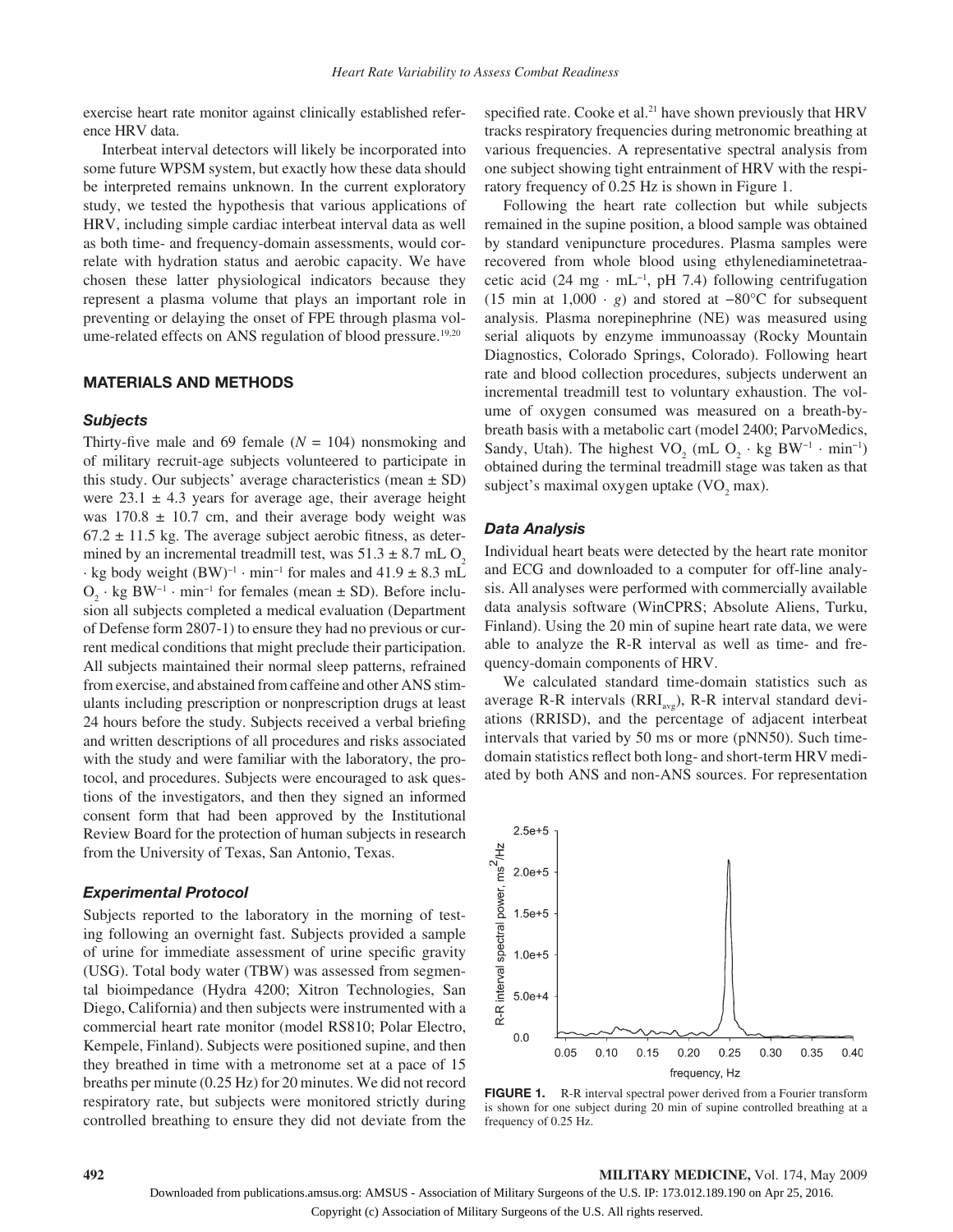of HRV in the frequency domain,  $RRI_{\text{avg}}$  were replotted using linear interpolation and resampled at  $\overline{5}$  Hz. Data then were passed through a low-pass impulse response filter with a cutoff frequency of 0.5 Hz. Data sets were submitted to a Fourier transform with a Hanning window. The magnitude of RRI oscillations was quantified by calculating the power spectral density for the signal (total 0.04–0.4 Hz). Signal areas were separated into high-frequency (RRIHF) (0.15–0.4 Hz) and low-frequency (RRILF) (0.04–0.15 Hz) bands.<sup>12</sup> Oscillations at the RRIHF represent modulation of HRV by parasympathetic efferent traffic, whereas oscillations at the RRILF represent modulation by a combination of factors that include influences of both parasympathetic and sympathetic efferent traffic. Table I summarizes the various HRV metrics we applied.

# *Statistical Analysis*

Pearson correlation coefficients were calculated among variables of interest. The probabilities associated with the correlation coefficients are presented as exact  $p$ -values.<sup>22</sup> In an attempt to separate correlations of interest, we considered associations between variables to be weak if  $p$ -values were  $\geq 0.05$  and strong if  $p$ -values were  $\leq 0.05$ . All data are expressed as means  $\pm$  SEs unless specified otherwise.

## **RESULTS**

 Descriptive statistics are shown for time- and frequencydomain HRV metrics, aerobic capacity, and estimates of hydration status in Table II.

 Plasma NE was measured in 98 of the 104 subjects and was significantly different ( $p < 0.001$ ) between males ( $N = 31$ ; 406.7 ± 42.9 pg · mL<sup>-1</sup>), luteal phase females ( $N = 31$ ; 628.6 ± 35.4 pg  $\cdot$  mL<sup>-1</sup>), and follicular phase females ( $N = 36$ ; 214.6  $\pm$ 25.3 pg · mL<sup>-1</sup>). However, time- and frequency-domain variables and correlations with NE,  $\rm VO_{2}$  max, TBW, and USG did not differ significantly between males, females in the luteal menstrual phase, and females in the follicular menstrual phase (data not shown). Therefore, we have reported pooled data from all subjects. Of our time-domain variables,  $\text{RRI}_{\text{avg}}$  correlated directly with  $VO_2$  max (Fig. 2), as did RRISD ( $r = 0.21$ ;  $p = 0.03$ ), while no correlation with  $VO<sub>2</sub>$  max was detected for pNN50. RRISD did not correlate with TBW or USG. No correlations were detected between pNN50 and TBW, but pNN50 correlated inversely with USG ( $r = -0.21$ ;  $p = 0.03$ ).

**TABLE I.** Heart Rate Variability Metrics Calculated in Both Time and Frequency Domains

| Metric (units)                 | Definition                                                                                                                         | Interpretation                                                                           |
|--------------------------------|------------------------------------------------------------------------------------------------------------------------------------|------------------------------------------------------------------------------------------|
| $\text{RRI}_{\text{avg}}$ (ms) | Average absolute time between each R-wave during 20-min supine<br>test period                                                      | Associated with changes in vagal-cardiac nerve activity                                  |
| $RRISD$ (ms)                   | Standard deviation of consecutive RRI                                                                                              | A combination of ANS factors determining long-term<br>heart rate variability             |
| $pNN50 (\%)$                   | Percentage of adjacent RRI that varied by 50 ms or more                                                                            | Associated with changes in vagal-cardiac nerve activity                                  |
| $RRIHF$ (ms <sup>2</sup> )     | Power spectral density (integrative area under 0.15–0.04 Hz) of the<br>high-frequency spectrum as derived from a Fourier transform | Changes are associated with changes in vagal-cardiac<br>modulation                       |
| $RRILF$ (ms <sup>2</sup> )     | Power spectral density (integrative area under 0.04–0.15 Hz) of the<br>low-frequency spectrum as derived from a Fourier transform  | Changes are associated with changes in both vagal- and<br>sympathetic-cardiac modulation |

**TABLE II.** Time- and Frequency-Domain Analyses of Heart Rate Variability Are Shown in Conjunction with Aerobic Capacity and Hydration Status

| Metric (units)                                                         | Mean $\pm$ SE     | Range          |
|------------------------------------------------------------------------|-------------------|----------------|
| $\text{RRI}_{\text{ave}}$ (ms)                                         | $1,040 \pm 17$    | $601 - 1,587$  |
| $RRISD$ (ms)                                                           | $104 \pm 6$       | $24 - 547$     |
| $pNN50$ (%)                                                            | $45 \pm 2$        | $0.3 - 8.5$    |
| $RRIHF$ (ms <sup>2</sup> )                                             | $4,146 \pm 1,124$ | $41 - 114,683$ |
| RRILF $(ms^2)$                                                         | $4,870 \pm 2,203$ | 89-233,970     |
| VO, max (mL O, $\cdot$ kg BW <sup>-1</sup> $\cdot$ min <sup>-1</sup> ) | $46 \pm 1$        | $25 - 75$      |
| TBW(L)                                                                 | $35 \pm 1$        | $23 - 60$      |
| USG                                                                    | $1.02 \pm 0.0$    | $1.0 - 1.1$    |

Values are means  $\pm$  SE ( $N = 104$ ). RRI<sub>avg</sub>, average RRI; RRISD, R-R interval standard deviation; pNN50, the percentage of adjacent RRI that varies by at least 50 ms; RRIHF and RRILF, integrated areas of RRI<sub>svs</sub> spectral power at the high  $(0.15-0.4 \text{ Hz})$  and low  $(0.04-0.15 \text{ Hz})$  frequencies;  $\text{VO}_2$  max, maximal aerobic capacity assessed from the highest  $VO_2$  value recorded during an incremental treadmill test; TBW, total body water; USG, urine specific gravity.



**FIGURE 2.** Maximal oxygen consumption  $(VO_2 \text{ max})$  during incremental treadmill exercise is plotted as a function of resting, supine R-R interval average (RRI<sub>avg</sub>);  $N = 104$ .

## **MILITARY MEDICINE,** Vol. 174, May 2009 **493**

Downloaded from publications.amsus.org: AMSUS - Association of Military Surgeons of the U.S. IP: 173.012.189.190 on Apr 25, 2016.

Copyright (c) Association of Military Surgeons of the U.S. All rights reserved.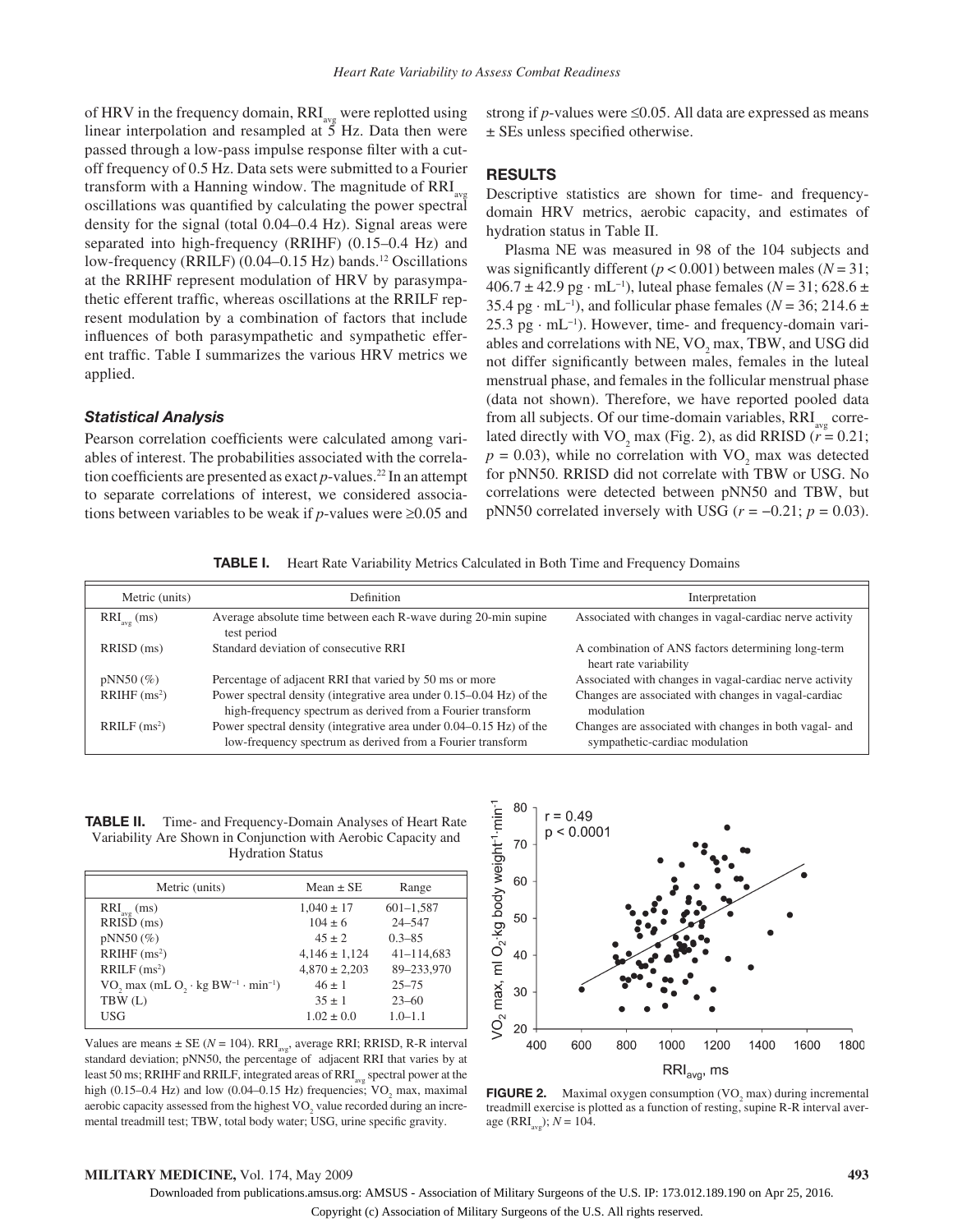

**FIGURE 3.** Total body water (TBW) and urine specific gravity (USG) are plotted as functions of supine, resting R-R interval average  $(RRI<sub>av</sub><sub>v</sub>)$ ;  $N = 104$ .

 $RRI_{\text{avg}}$  correlated directly with TBW and inversely with USG. These data are shown in Figure 3.

 RRI spectral power at the high and low frequencies correlated poorly with  $VO_2$  max, TBW, and USG (all  $p > 0.05$ ). No significant correlations were observed for plasma NE data and time- or frequency-domain heart rate variables.

# **DISCUSSION**

 The results of this study are encouraging with respect to development of a novel, field-based tool for real-time monitoring of human ANS function during any number of perturbations, be it exercise, acute stress, or FPE. Our subjects demonstrated above average age group predictions for VO<sub>2</sub> max<sup>23</sup> while subjects' TBW ( $\geq 60\%$  and  $\geq 50\%$  body weight for males and females, respectively) and mean USG reflected adequate hydration  $(\leq 1.020)^{24}$  Despite the normality of these parameters, the absolute ranges of individual values were considerable. This individual variation allowed us to demonstrate correlations between HRV and TBW and  $VO<sub>2</sub>$  max. These results demonstrate how fitness level and hydration status may affect cardiac function via changes in vagal activity.

 The ANS is fundamentally responsible for defending arterial pressure through modulation of heart rate and peripheral vascular resistance. Reductions of central blood volume, as occurs with dehydration associated with FPE, trigger vagal withdrawal and sympathetic activation demonstrated by lower HRV. Conversely, aerobic capacity is related directly to increased central blood volume.<sup>19</sup> Individuals with high aerobic capacities tend to have greater plasma volume and ventricular compliance, allowing the hypothalamic/medullary cardiovascular control centers to maintain resting cardiac output with a greater stroke volume but a lower heart rate (i.e., increased R-R interval) and greater vagal activity at rest.<sup>19,25</sup> Our results are consistent with these predictions.  $\text{RRI}_{\text{av}}$  correlated directly with  $VO<sub>2</sub>$  max and TBW, and inversely (but weakly) with USG (Figs. 2 and 3). Because changes of RRI are related directly to changes of vagal-cardiac control, 26,27 our data suggest that high aerobic capacities and TBW are associated with high relative parasympathetic tone at rest and can be identified with simple interbeat interval analysis as opposed to HRV metrics. It is important to note that our subjects were well rested, fed, hydrated, and by no means fatigued. However, individual variation observed in the nonfatigued, resting state highlights the need to establish baseline relationships between physiological parameters before deployment of a field-based HRV monitor.

 In this study, frequency-domain analyses failed to provide insight into associations among hydration status, aerobic capacity, and ANS control. This is likely due to statistical limitations related to extreme frequency-domain variability in our subjects (see Table II). Nevertheless, Cooke et al.<sup>28</sup> have shown recently that standard time-domain measures of HRV (which reflect overall ANS-cardiac influences) track reductions of blood volume as induced with lower body negative pressure as well as Fourier-derived variables. Grogon et al.<sup>29</sup> have also concluded that simple time-domain statistics are useful for monitoring patient status, and therefore it is reasonable to propose the use of interbeat interval detectors for fast, convenient assessment of ANS function in the field without the necessity of including complicated Fourier-based algorithms in future monitoring devices.

 In conclusion, results of this study highlight the impact of individual differences in aerobic fitness and hydration status on resting HRV. Identification of altered ANS activity using field-based HRV will likely prove effective in preventing and diagnosing FPE during accelerated training or missions involving sleep deprivation, inadequate food and fluid intake, and physical or mental challenges. Considering such individual differences would be imperative when developing a fieldbased HRV monitor of combat readiness. It is important to note that correlations derived in this study resulted from using a relatively homogenous group with respect to age, fitness level, and hydration status. The application of the relationship between HRV and individual characteristics while controlling for the confounding effects of acute and chronic physical activity, dehydration, stress, and fatigue warrants further

**494 MILITARY MEDICINE,** Vol. 174, May 2009

Downloaded from publications.amsus.org: AMSUS - Association of Military Surgeons of the U.S. IP: 173.012.189.190 on Apr 25, 2016. Copyright (c) Association of Military Surgeons of the U.S. All rights reserved.